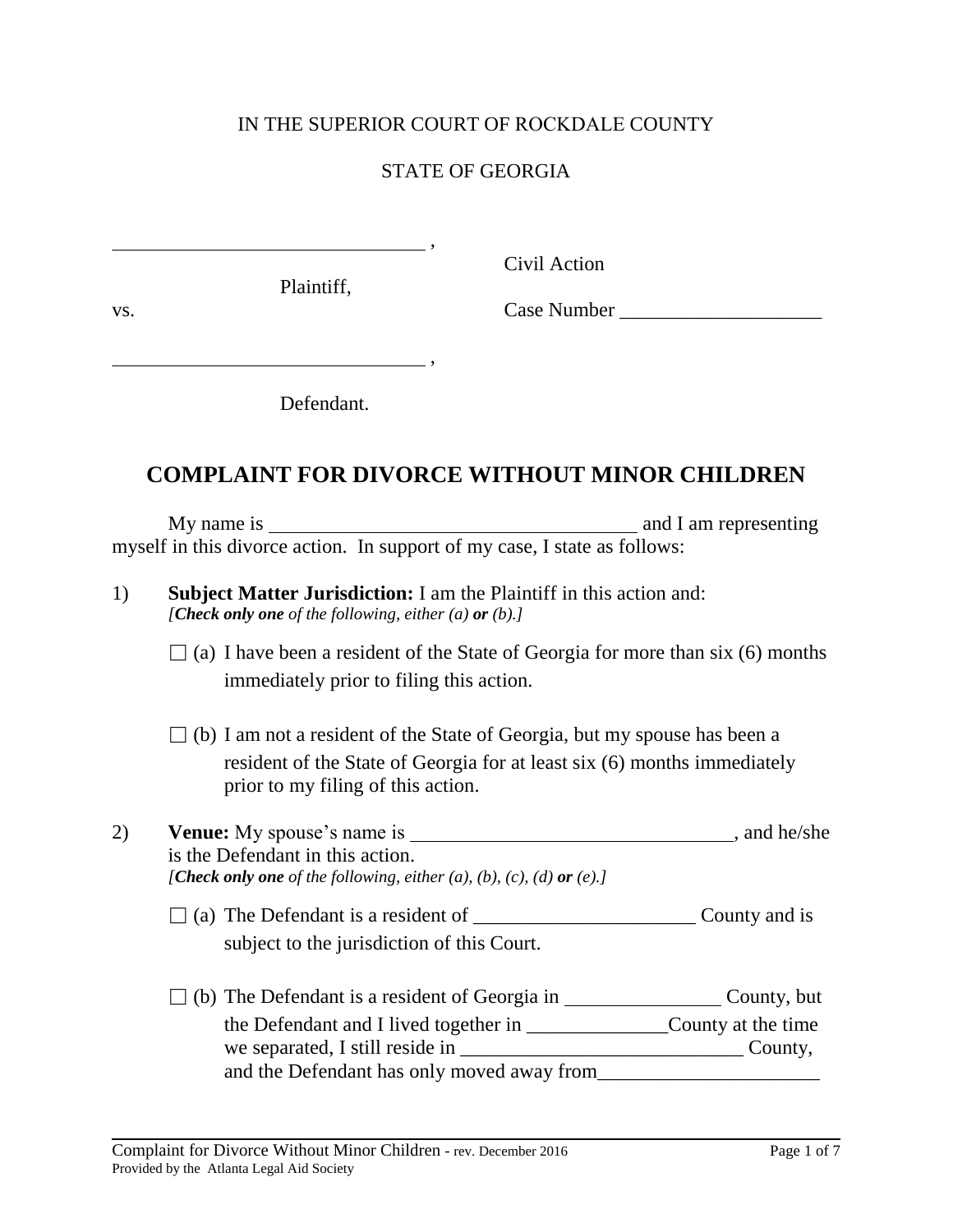County within the past six months before the date of my filing this action.

- $\Box$  (c) The Defendant is a resident of Georgia in County, and I live in \_\_\_\_\_\_\_\_\_\_\_\_\_\_\_\_\_\_\_\_\_\_\_\_\_\_\_\_ County. The Defendant has acknowledged service of process and consented to the jurisdiction and venue of this Court.
- $\Box$  (d) The Defendant is not a resident of the State of Georgia, but I am a resident of \_\_\_\_\_\_\_\_\_\_\_\_\_\_\_\_\_\_\_\_\_\_\_\_\_\_\_\_ County, Georgia, and: *[Check only one of the following, either (1), (2), or (3).]*
	- $\Box$  (1) The Defendant was formerly a resident of the State of Georgia and currently resides in the State of . The Defendant is subject to the personal jurisdiction of the Court under Georgia's Long Arm Statute, OCGA § 9-10-91(5).
	- $\Box$  (2) The Defendant has never resided in the State of Georgia and currently resides in the State of \_\_\_\_\_\_\_\_\_\_\_\_\_\_.
	- $\Box$  (3) The Defendant has acknowledged service of process and consented to the jurisdiction and venue of this Court.
- $\Box$  (e) I am a resident of  $\Box$ Defendant's whereabouts are unknown to me. I am filing my *Affidavit of Due Diligence* with this *Complaint*, and incorporate it here by reference.
- 3) **Service of Process:** The Defendant shall be served as provided under OCGA § 9- 11-4, in the following manner: *[Check only one of the following, either (a), (b), or (c).]*
	- $\Box$  (a) The Defendant has acknowledged service of process. I am filing the *Acknowledgment of Service* (which has been signed by the Defendant) with this *Complaint*.
	- $\Box$  (b) The Defendant may be served by the Sheriff's Department at the Defendant's residence/work address, which is:

Complaint for Divorce Without Minor Children - rev. December 2016 Page 2 of 7 Provided by the Atlanta Legal Aid Society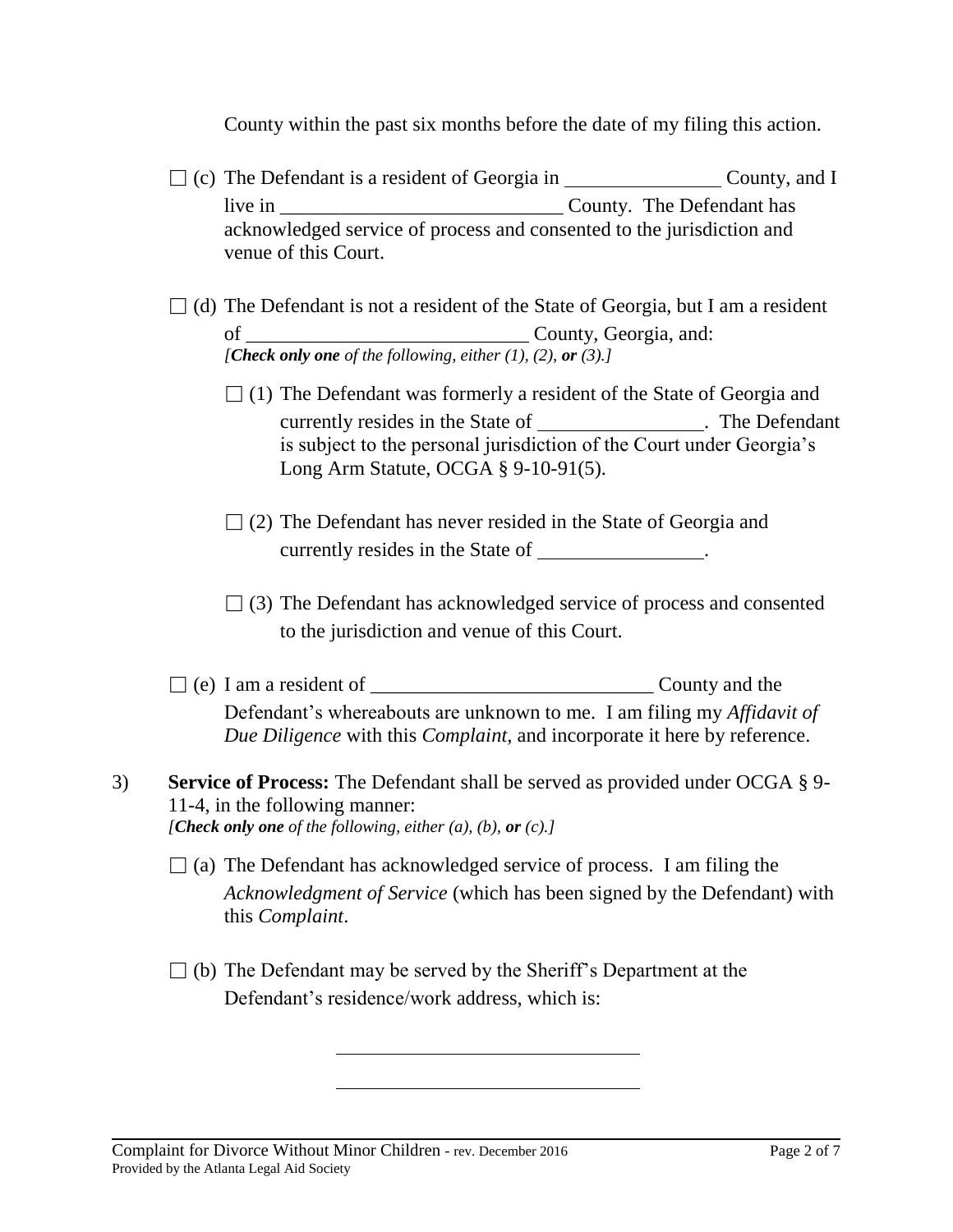□ *(Check only if the Defendant lives outside of Rockdale County.)*

The Defendant resides outside of Rockdale County, and shall therefore be served by second original, as provided under OCGA § 9-10-72. Service shall be made by the sheriff's department of the county where the Defendant resides.

 $\Box$  (c) The Defendant's whereabouts are unknown to me. I am filing my *Affidavit of Due Diligence* with this *Complaint*. The Defendant shall be served by publication as provided under OCGA  $\S$  9-11-4(e)(1) for those who cannot be found within the State of Georgia. To the best of my knowledge, the Defendant's last known address is:

- 4) **Date of Marriage:** *[Check and complete only one of the following, either (a) or (b).]*
	- $\Box$  (a) The Defendant and I were lawfully married on  $\Box$
	- $\Box$  (b) The Defendant and I are married by common law because we lived together and held ourselves out as husband and wife as of  $\overline{\phantom{a}}$ , which date was prior to January 1, 1997.
- 5) **Date of Separation:** The Defendant and I last separated on , and we have remained in a true state of separation since that date.
- 6) **Settlement Agreement:** *[Check only if there is a signed agreement.]*

□ The Defendant and I have entered into a *Settlement Agreement*, which we both want to be incorporated into the *Final Judgment and Decree for Divorce*. The *Settlement Agreement* has been signed by each of us in front of a notary public, and I am filing the *Settlement Agreement* with the Court, together with this *Complaint*.

7) **Minor Children:** *[Check only one of the following, either (a) or (b).]*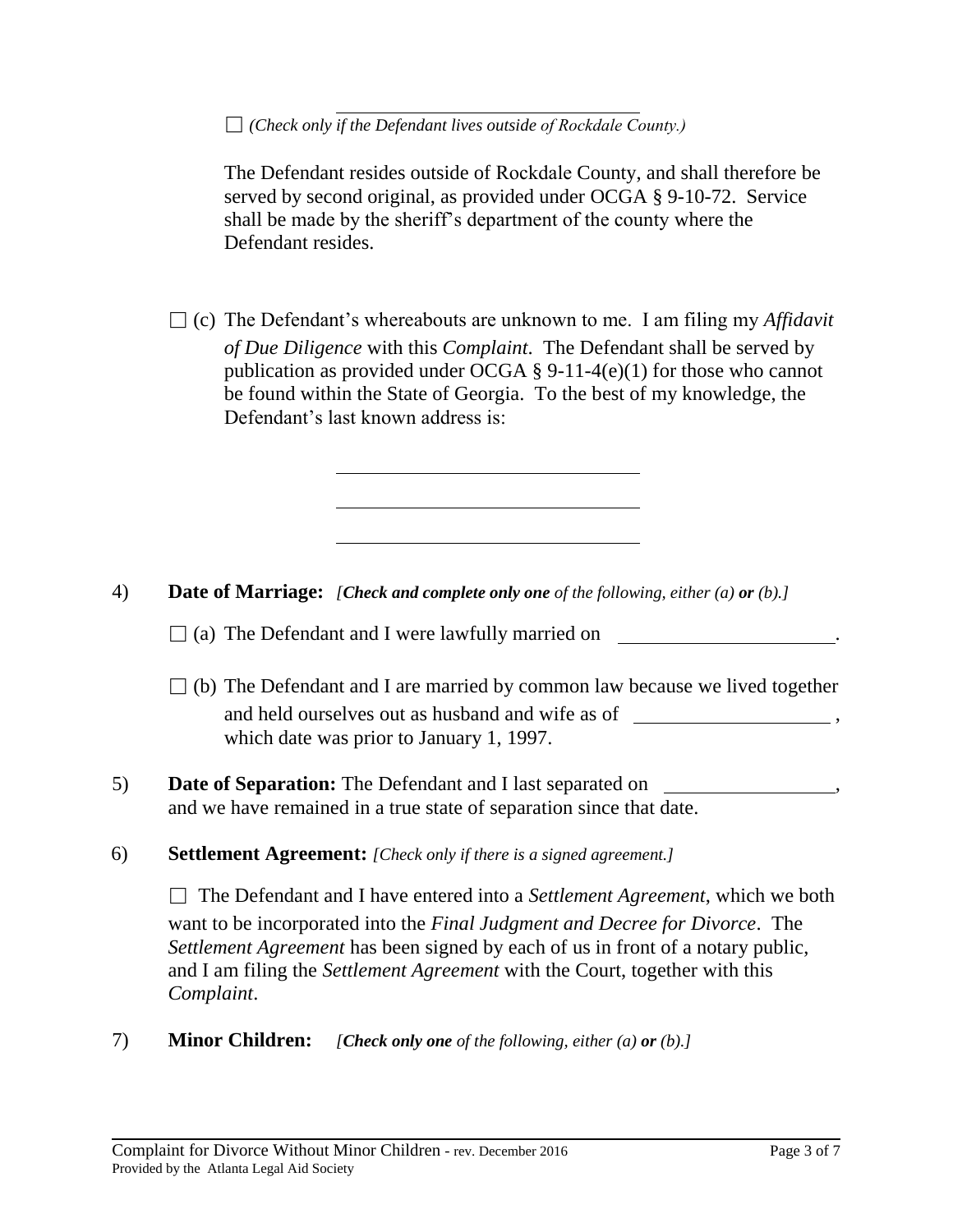- $\Box$  (a) The Defendant and I do not have any minor children together.
- $\Box$  (b) The Defendant and I are the parents of minor children. *[STOP: If you and the Defendant have any minor children together, you must use a different Divorce Complaint form. See instructions.]*
- $\Box$  (c) The Plaintiff/Defendant is the mother of <u>minor children born</u> during the marriage but Plaintiff/Defendant is not the biological father of the minor children. Plaintiff/Defendant have never recognized these child(ren) as my child(ren). Plaintiff/Defendant is not the biological and/or legal father of these child(ren) and have no legal relationship, nor potential rights or obligations arising from any such relationship to these child(ren):

| Name | Year of Birth |
|------|---------------|
|      |               |

- 8) **Alimony:** *[Check only one of the following, either (a), (b), or (c).]*
	- $\Box$  (a) I am financially dependent on the Defendant and need the Court to order the Defendant to pay alimony for my support.
	- $\Box$  (b) I am not asking for alimony.
	- $\Box$  (c) The issue of alimony cannot be decided in this action because the Court does not have personal jurisdiction over the Defendant.
- 9) **Marital Property:** *[Check only one of the following, either (a), (b), (c) or (d).]*
	- $\Box$  (a) The Defendant and I have already divided our marital property, and we are both satisfied with the division.
	- $\Box$  (b) The Defendant and I do not have any property acquired during our marriage.
	- $\Box$  (c) The Defendant and I have acquired the following property during our marriage, and I am asking for a fair division of this property:
		- □ House located at
		- □ Other real estate, located at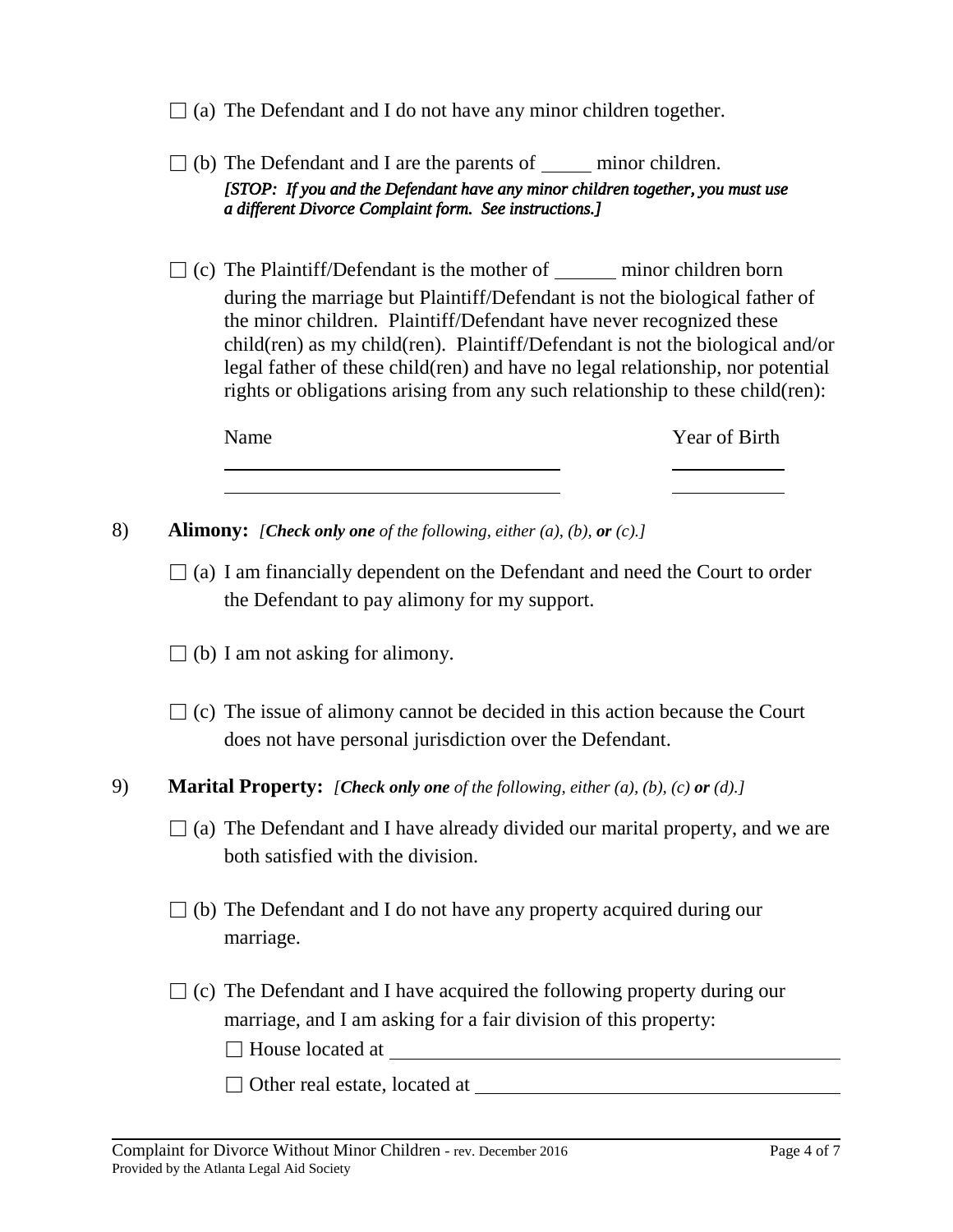|     | $\Box$ Pension (mine, worth $\frac{1}{2}$ : Defendant's, worth $\frac{1}{2}$ )                                                                                                                                                      |
|-----|-------------------------------------------------------------------------------------------------------------------------------------------------------------------------------------------------------------------------------------|
|     | $\Box$ Motor vehicles listed here:                                                                                                                                                                                                  |
|     | $\Box$ Model/year: $\Box$                                                                                                                                                                                                           |
|     |                                                                                                                                                                                                                                     |
|     |                                                                                                                                                                                                                                     |
|     | Furniture:                                                                                                                                                                                                                          |
|     | □ Listed here: <u>2000 and 2000 and 2000 and 2000 and 2000 and 2000 and 2000 and 2000 and 2000 and 2000 and 2000 and 2000 and 2000 and 2000 and 2000 and 2000 and 2000 and 2000 and 2000 and 2000 and 2000 and 2000 and 2000 an</u> |
|     | $\Box$ Listed on separate paper attached to this <i>Complaint</i>                                                                                                                                                                   |
|     | $\Box$ Bank accounts and/or other investments:                                                                                                                                                                                      |
|     | $\Box$ Listed here:                                                                                                                                                                                                                 |
|     |                                                                                                                                                                                                                                     |
|     |                                                                                                                                                                                                                                     |
|     | $\Box$ Listed on separate paper attached to this <i>Complaint</i>                                                                                                                                                                   |
|     | $\Box$ Other property:                                                                                                                                                                                                              |
|     |                                                                                                                                                                                                                                     |
|     |                                                                                                                                                                                                                                     |
|     | $\exists$ Listed on separate paper attached to this <i>Complaint</i>                                                                                                                                                                |
|     | $\Box$ (d) The issue of the division of marital property cannot be decided in this case<br>because none of the property is in Georgia and the Court does not have<br>personal jurisdiction over the Defendant.                      |
| 10) | <b>Joint or Marital Debts:</b> [Check only one of the following, either $(a)$ , $(b)$ , or $(c)$ .]                                                                                                                                 |
|     | (a) The Defendant and I do not have any outstanding joint or marital debts.                                                                                                                                                         |
|     | (b) The Defendant and I have the following outstanding joint or marital debts,<br>and responsibility for paying them should be as listed below:                                                                                     |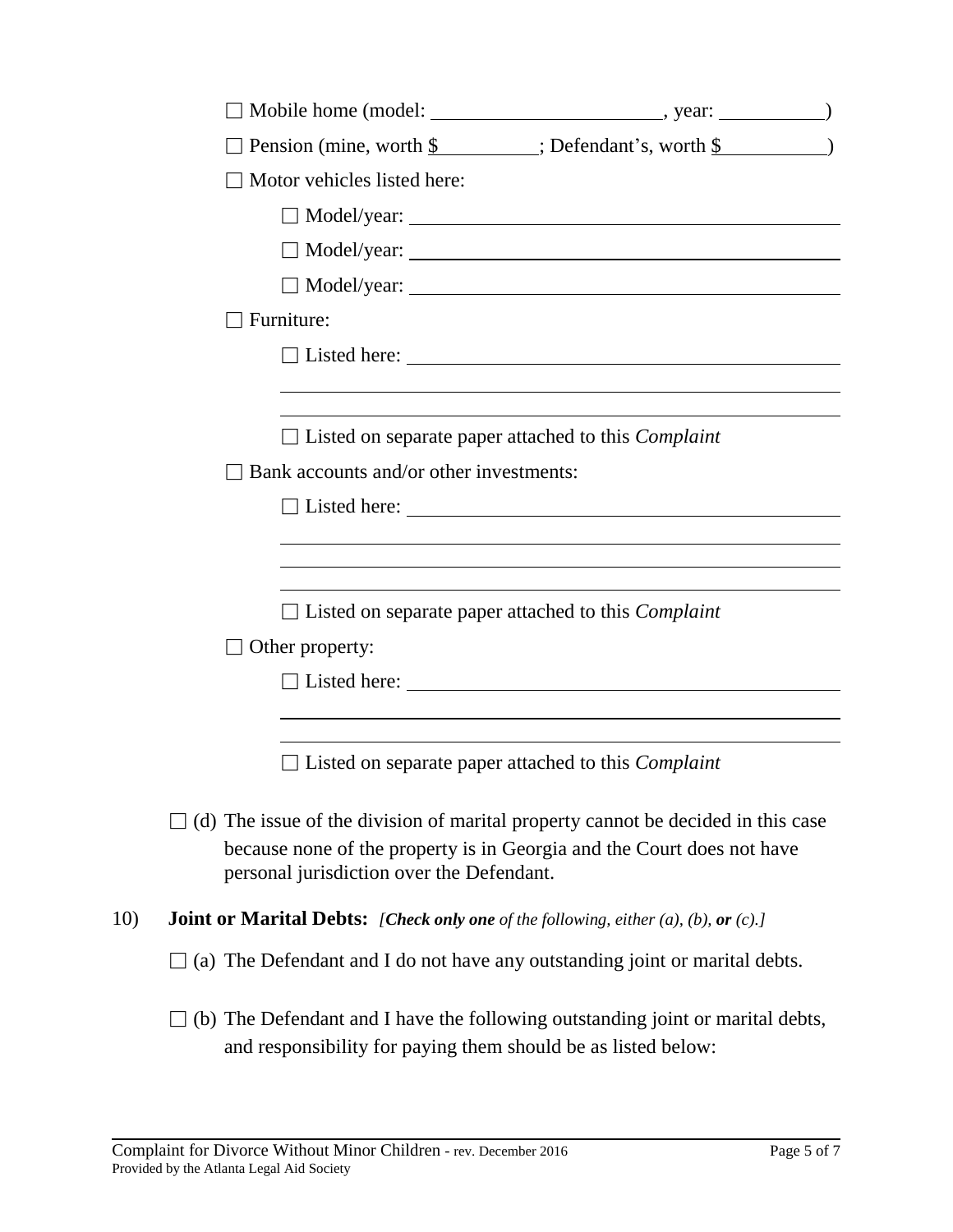|     |                                                                                                                                                                                                                                                   | Creditor                                                                                                                 | <i>Balance</i> | Who Should Pay |  |  |  |
|-----|---------------------------------------------------------------------------------------------------------------------------------------------------------------------------------------------------------------------------------------------------|--------------------------------------------------------------------------------------------------------------------------|----------------|----------------|--|--|--|
|     |                                                                                                                                                                                                                                                   |                                                                                                                          |                |                |  |  |  |
|     |                                                                                                                                                                                                                                                   |                                                                                                                          |                |                |  |  |  |
|     |                                                                                                                                                                                                                                                   |                                                                                                                          |                |                |  |  |  |
|     |                                                                                                                                                                                                                                                   | $\Box$ Listed on separate paper attached to this <i>Complaint</i>                                                        |                |                |  |  |  |
|     | $\Box$ (c) The issue of dividing joint and marital debts cannot be decided in this case,<br>because the Court does not have personal jurisdiction over the Defendant.                                                                             |                                                                                                                          |                |                |  |  |  |
|     |                                                                                                                                                                                                                                                   | 11) <b>Restraining Order Where Violence Has Occurred:</b> [Read instructions carefully<br>and check only if applicable.] |                |                |  |  |  |
|     | There is a history of physical violence by the Defendant toward me, and I am<br>afraid that the Defendant will engage in further acts of violence or harassment<br>toward me unless the Court enters a temporary and permanent restraining order. |                                                                                                                          |                |                |  |  |  |
|     |                                                                                                                                                                                                                                                   | 12) Restore Former Name: [Check only if applicable.]                                                                     |                |                |  |  |  |
|     |                                                                                                                                                                                                                                                   | the Court to restore that name to me.                                                                                    |                |                |  |  |  |
| 13) | <b>Grounds for Divorce:</b> [Check the ones that you can prove at trial.]                                                                                                                                                                         |                                                                                                                          |                |                |  |  |  |
|     | My grounds for divorce from the Defendant are:                                                                                                                                                                                                    |                                                                                                                          |                |                |  |  |  |
|     | $\Box$ (a) Our marriage is irretrievably broken. The Defendant and I can no<br>longer live together and there is no hope that we will get back together.                                                                                          |                                                                                                                          |                |                |  |  |  |
|     | $\exists$ (b) Cruel treatment - The Defendant committed the following acts of cruel<br>treatment toward me:                                                                                                                                       |                                                                                                                          |                |                |  |  |  |
|     |                                                                                                                                                                                                                                                   |                                                                                                                          |                |                |  |  |  |
|     |                                                                                                                                                                                                                                                   |                                                                                                                          |                |                |  |  |  |
|     |                                                                                                                                                                                                                                                   |                                                                                                                          |                |                |  |  |  |
|     |                                                                                                                                                                                                                                                   | (c) <b>Adultery</b> - The Defendant has had sexual intercourse with someone else                                         |                |                |  |  |  |

during our marriage.